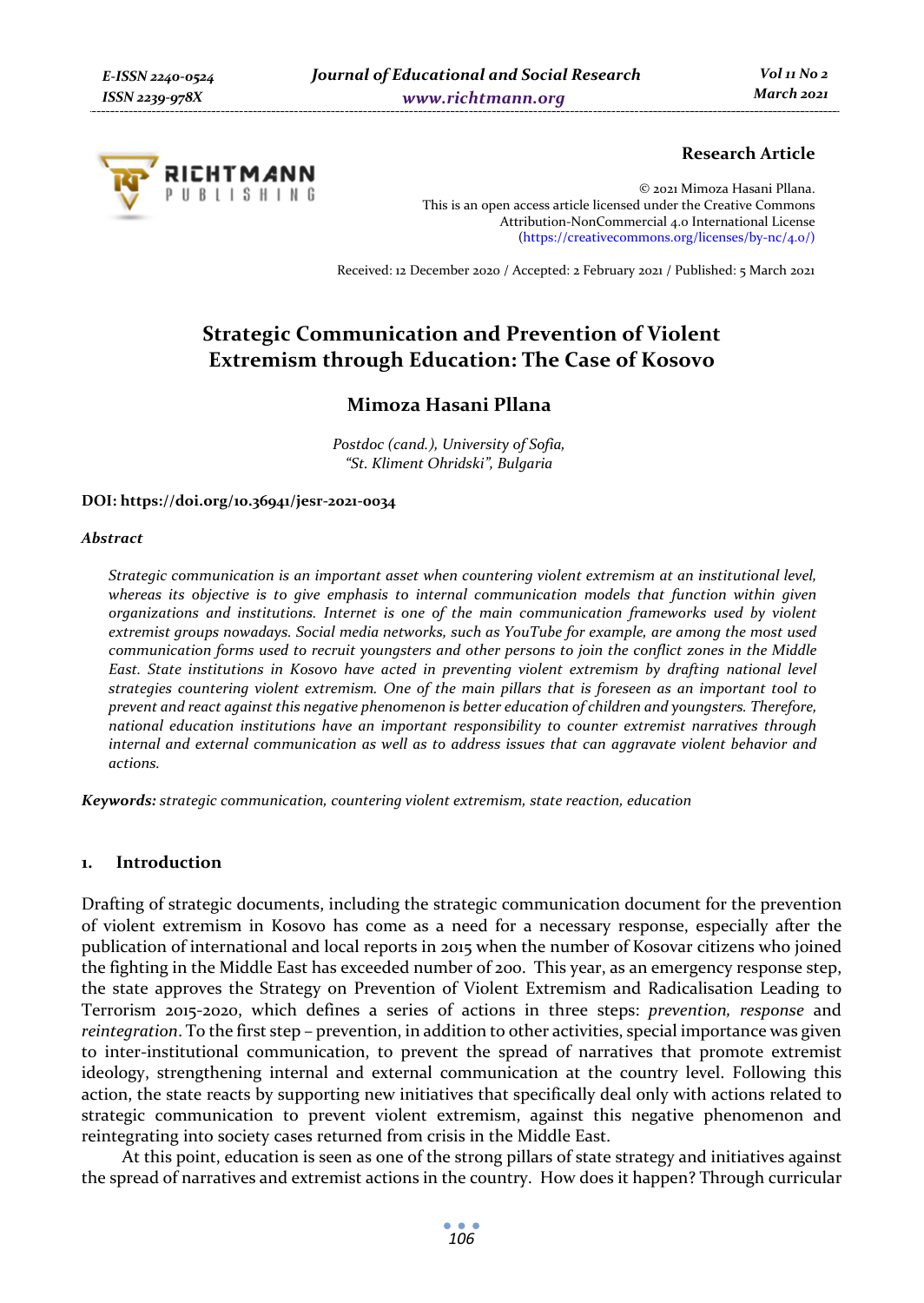| E-ISSN 2240-0524    | Journal of Educational and Social Research | Vol 11 No 2 |
|---------------------|--------------------------------------------|-------------|
| $ISSN$ 2239-97 $8X$ | www.richtmann.org                          | March 2021  |

and extracurricular programs, such as: programs for the development of critical thinking among young people as a means for implementation of reforms in education and as a golden opportunity to prevent young people from falling prey to the interests of extremist groups; *safe internet* programs, which aim to raise awareness of young people about the Internet threats, especially communication with strangers; then, programs for early identification of risk factors, raising awareness of the family community through the advice of parents in schools and the community of teachers, through continuous communication with children/students, in order to prevent the use of extremist behaviors and actions that lead to radicalization and terrorism.

Through education, activities are defined that help in referring cases of violence, such as: didactic manuals for the inclusion of the component for risks arising from extremism in the pre-university education curricula and then the implementation of this curriculum at all levels of pre-university education, further, inclusion of topics for the prevention of extremism in programs on gender issues through education on topics such as prevention of domestic violence, prevention of trafficking in human beings, promotion of gender equality in schools, etc.

The *reaction* as a measure of inter-institutional communication empowerment is seen in the implementation of the regulation on prevention and referral of violence in pre-university education institutions (Kosovo Government, 2013), which defines communication at the vertical and horizontal level of all state public institutions, and finally strengthens mechanisms for the reintegration into regular education of children and young people returning to Kosovo from the conflict zones in Syria (Kosovo Government, 2015). In face-to-face interviews in Radio Free Europe, young Kosovars who have returned from Syria confess that their union with extremist groups in Syria was prompted from social media and YouTube (Radio Free Europe, 25 October 2016).

### **2. Methodology**

Qualitative method was conducted in this research, including the epistemological and ontological approach. Using the qualitative method, we have made efforts to analyze the documents of the state related to the fight against extremism, which have been approved by the Government and published on the official websites. We have also analyzed reports of centers and local and international organizations that through their programs fight violent extremism and the spread the extremist ideologies by certain extremist groups, as well as research related to narrative and counter-narratives. From an epistemological and ontological point of view, we have tried to understand what forms and methods of communications the certain groups have used to increase trust and change people's belief to join extremist groups. To analyze the experience of people involved in the crisis in the Middle East, in order to identify the narratives used by extremist groups, we used interviews that researchers and journalists conducted with resonators involved over the phone calls or face-to-face contacts.

# **3. Synchronization of Messages and Institutional Actions in the Field of Education Against Violent Extremism**

A simple communication process always involves sending a message from sender to recipient. Strategic communication has another purpose function that necessarily requires planning, synchronization and monitoring of message transfer from sender to recipient. We are talking here about a process that requires synchronization of messages and actions. Strategic communication is a new concept that has found use in recent years in several areas, so there are many explanations for the concept "strategic communication".

In this article we see the function of strategic communication from a perspective that includes education and that relates to national security. We will analyse why strategic communication has become necessary to combat violent extremism, specifically the role of education in this strategic process. We took the case of Kosovo as one of the countries with the highest participation of its citizens in the Syrian conflict to see how the institutions respond against this urgent need for prevention,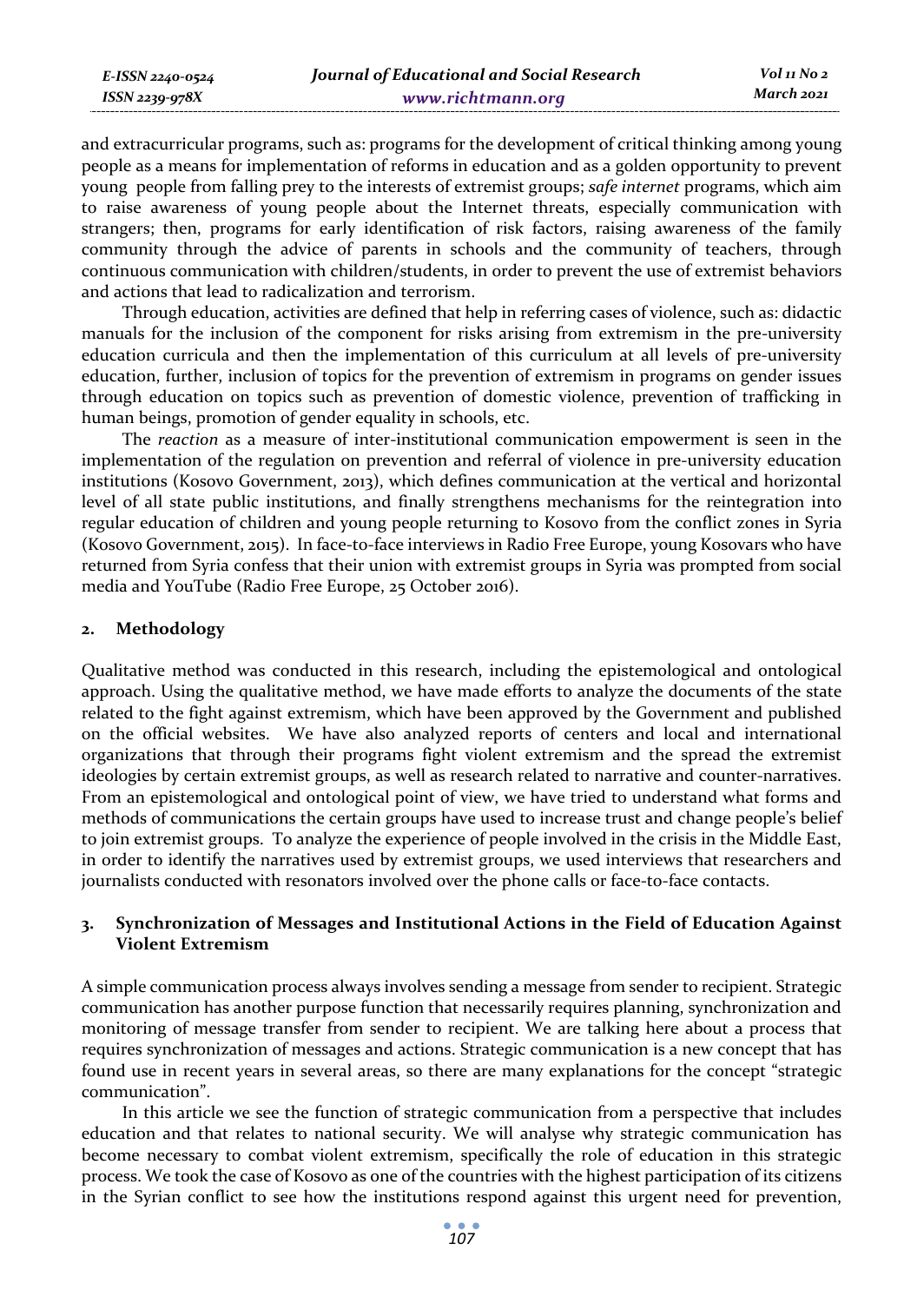response and reintegration; why institutions had to communicate differently in this case; how internal and external communications have developed that persuaded the Government to come up with the initiative to draft a communication strategy against violent extremism. We will also see what was the previous approach of Kosovo institutions to maintain peace and security in a newly established state that makes efforts to fight against the spread of this negative phenomenon. In particular, we will analyze the internal communication and external communication of educational institutions in order to prevent, respond and reintegrate, as three steps that are the essential elements of the Strategy for the Prevention of Violent Extremism and Radicalization Leading to Terrorism 2015-2020.

# **4. The Chronology of the Drafting Process of the Strategy Against Extremism**

In 2015, local and international reports, Kosovar and foreign media reported that Kosovo was listed among the countries with the largest number of foreign fighters involved in the Syrian conflict. According to reports, the fighters were not alone, with them were also women and children, whom they had taken with, following their dislocation alone. But the media also counted cases when spouses went to Syria together. Recently (January 2020), *AP News Agency* brought the story of a man and a woman from Kosovo who in 2015 left their country to become part of the fighting in Syria. "*Kosovo woman, man repatriated from Syria charged with terror*", begins the story, as Kosovo prosecutors filed terrorism charges against an Albanian woman and a man for allegedly joining the Islamic State ranks in Syria. V.K. and the man identified as F.D. left Kosovo in March 2015 first go to neighboring Skopje, North Macedonia, and then to Turkey where they crossed to Syria. We quoted this report to go back to 2015 when the Government of Kosovo was alerted by the media about the large number of Kosovars going to Syria, and how the number continued to grow. Government failed to react swiftly and take concrete steps to prevent citizens from going to the areas where fighting was taking place, except for a few arrests of persons suspected of being involved in terrorist actions or terrorist organizations.

In the same year, the *Kosovar Center for Security Studies* in Pristina, published the report that investigates the causes and consequences of the involvement of Kosovar citizens as foreign fighters in Syria and Iraq. The report revealed a shocking fact that in the first half of 2015, compared to per capita (per million inhabitants) in terms of the number of foreign fighters, Kosovo was ranked first among the 22 countries listed, followed by Bosnia, Belgium and Albania. According to the report, most of the fighters joined the Syrian conflict during 2013 (Kursani; 2015).

In that year, the conflict in Syria awakened Kosovo institutions to react and as an immediate measure the Government of Kosovo drafted and approved the *Strategy for the Prevention of Violent Extremism and Radicalization Leading to Terrorism 2015-2020*. The strategy was divided into 4 objectives:

- 1. Early identification of causes, factors and target groups,
- 2. Prevention of Extremism and Violent Radicalism,
- 3. Intervention in order to prevent and reduce the risk from violent extremism and
- 4. Deradicalization and Reintegration of radicalized persons.

Strategic objectives also included 23 specific objectives and about 100 activities in the National Action Plan. With the approval of the Strategy, the National Coordinator Against Extremism was appointed in order to fully implement and monitor the Strategy and Action Plan. This approach was partially successful. During the years 2015 to 2020, a series of researches and reports were conducted regarding the implementation of the Action Plan and the achievement of strategic objectives set by the Government of Kosovo.

Despite the great efforts of Kosovar institutions to create a calm and safe environment for its citizens, they did not feel quite safe even three years after the adoption of the Strategy. According to the *Kosovo Security Barometer*, published in 2018, about 75% of Kosovar citizens surveyed considered violent extremism a threat to society. These data were further stratified by asking for specifics such as from where the fear came from and according to the same barometer, the response of the majority of citizens surveyed was that the greatest threat came from violent extremism based on religion (Gashi,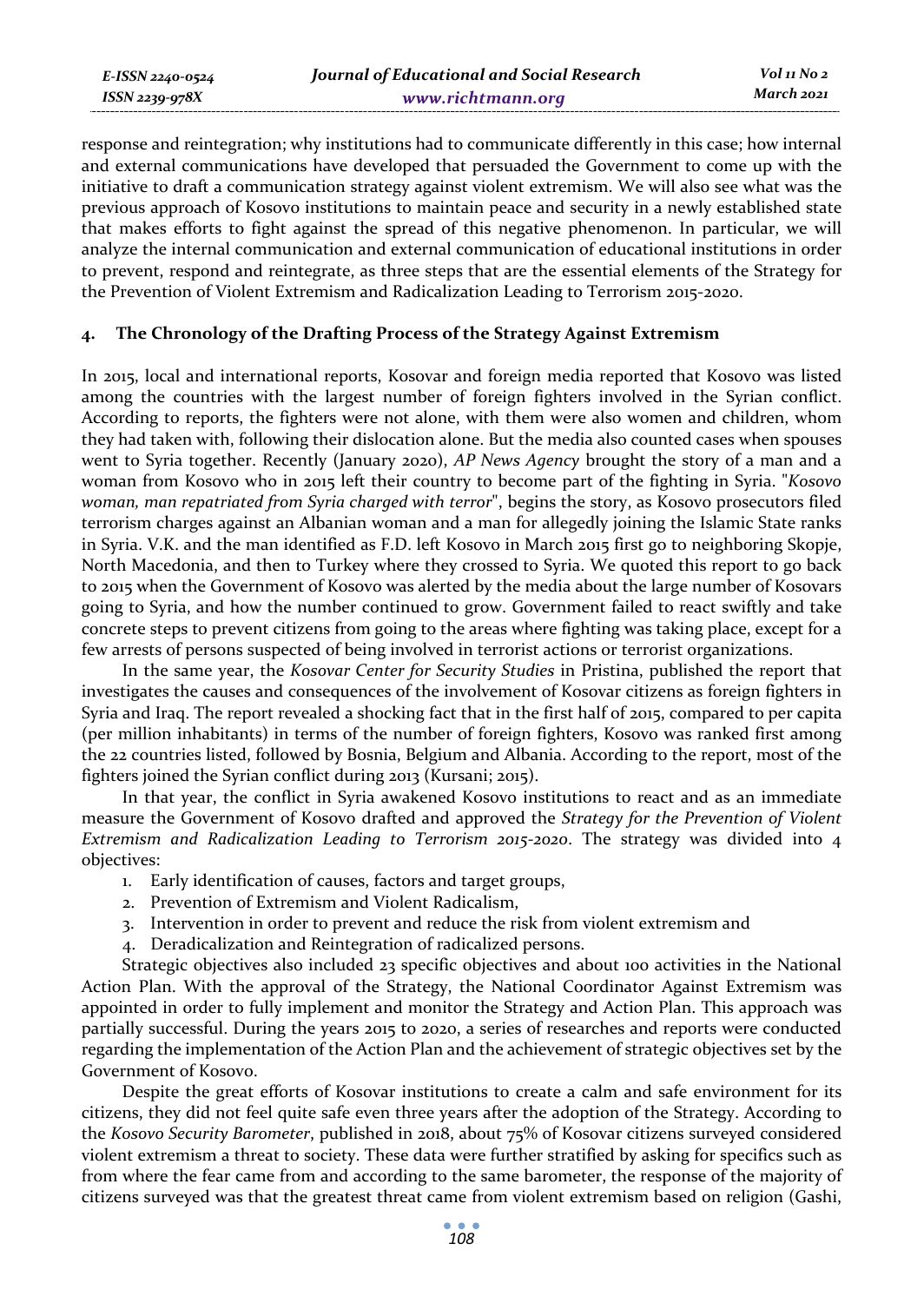#### 2018, p. 6-7).

Further, due to the difficult circumstances created as a result of the COVID 19 virus pandemic, in 2020 an evaluation report was not conducted by the National Coordinator Against Extremism and Terrorism, but as a reference point for further developments in this field was used the report on the Evaluation of the *Strategy for the Prevention of Violent Extremism and Radicalization Leading to Terrorism 2015-2020*, published in January 2020 and drafted during 2019 by the Office of of the National Coordinator Against Extremism and the United Nations Migration Organization-IOM.

In this report the main results were that the strategy has responded to the needs of the time in 2015 by creating an inter-institutional synergy in order to manage the situation and deal with the phenomenon, and that the strategy has addressed many issues of interest to deal with the phenomenon. The strategy also has unified institutional efforts to address the issue by raising awareness at the level of institutions but also of society in order to recognize the threat coming from extremism (IOM & Kosovo Government, 2019, p.8-9).

Furthermore, the report publishes a major challenge, which is internal and external communication, assessing that there has been no structured inter-institutional approach, and that the local level is not sufficiently involved in the process of drafting and implementing the Strategy and as a result local governance structures do not have enough information on the issues and their role in this process (IOM & Kosovo Government, p.3-4).

Involvement of the local / municipal level in the prevention of violent extremism is also recommended by the publication "*Community Perspectives on Violent Extremism Strengthening local factors of social resilience*", by assessing that the municipality (or local administration) should take the lead in establishing '*community relations committees'* to offer space for regular discussions involving different community groups. This would bring together different stakeholders (women, youth, representatives of ethnic groups, religious groups, etc.) in order to detect early signs of radicalisation or recruitment into violent extremist groups and allow scope for early action (Morina, Austin, Roetman & Doudet, 2019).

Regarding the development of inter-institutional communication in horizontal and vertical lines, although the central group that drafted the Strategy has followed the approach and instructions of the Government of Kosovo, and that the Strategy was developed through a consultative process between institutions, civil society and development and strategic partners, effective communication with local authorities has not been achieved, which has left the municipal level out of function for the implementation of activities and achievement of strategic objectives.

This assessment highlights the lack of internal communication starting from the time of drafting the strategic document. So, *strategic communication* turns out to have been the biggest challenge that has hindered the implementation of the activities set out in the Action Plan starting in 2015 and until 2020.

In conclusion, one of the strong recommendations is to improve inter-institutional communication and coordination, such as drafting a *Communication Strategy* and counter-narratives to extreme ideologies in order to prevent the spread of extremism.

# **5. Inter-Institutional Communication**

Inter-institutional communication assisted the Government of Kosovo in its efforts to fulfill its strategic mission to achieve certain objectives through cooperation with development partners, civil society and the media, but it was not sufficient to synchronize messages and actions in certain situations.

Thus, inter-institutional communication was only an insufficient "tool", but important in view of the implementation of the *Strategy for the Prevention of Violent Extremism and Radicalization in Terrorism 2015-2020.* Institutions obliged to carry out the activities set out in the Action Plan, established communication in three areas: prevention, response and reintegration through work in two groups coordinated at the governmental level, the political group and the technical group.

Inter-institutional communication used to prevent extremism includes the largest number of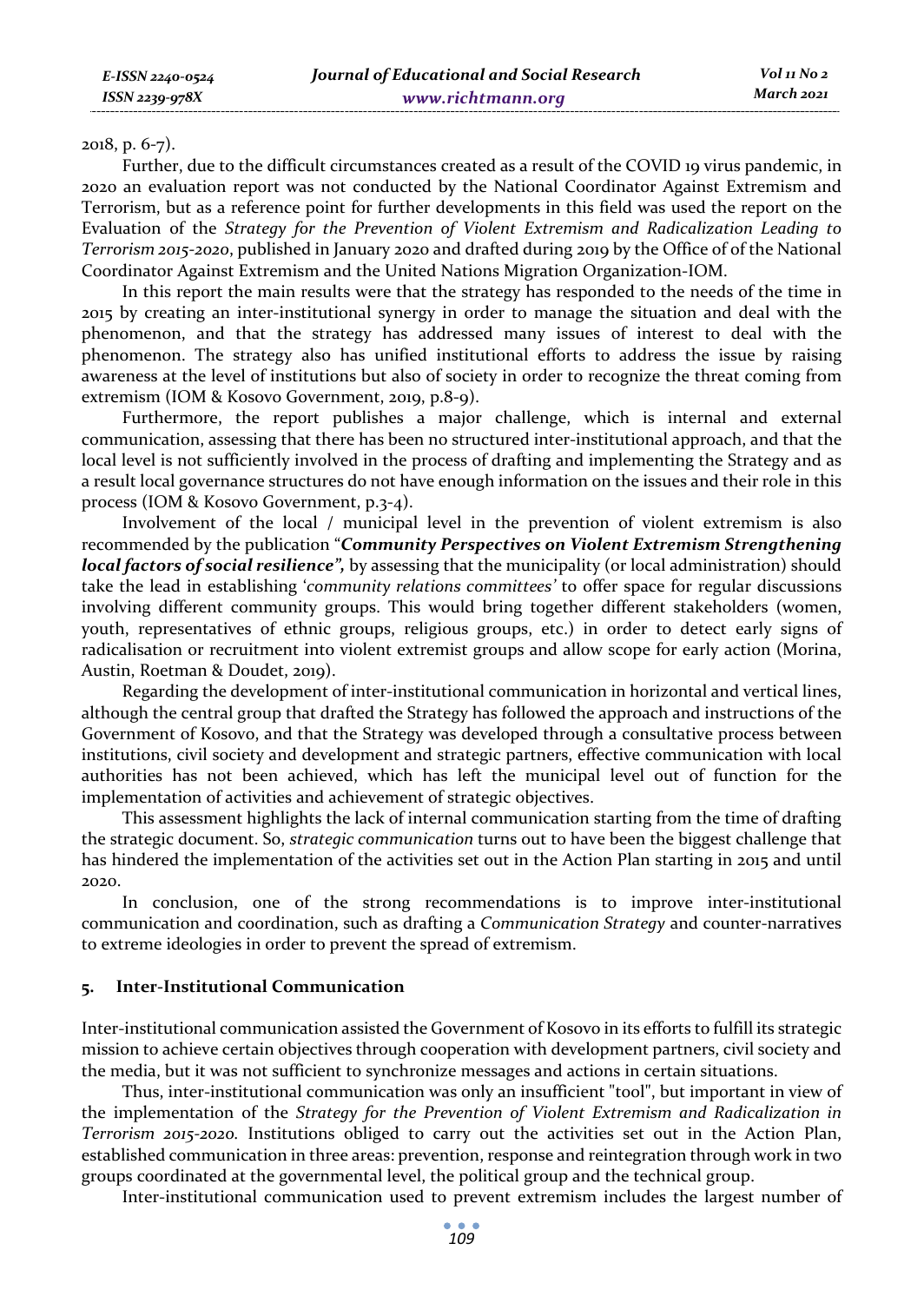| E-ISSN 2240-0524 | Journal of Educational and Social Research | Vol 11 No 2 |
|------------------|--------------------------------------------|-------------|
| ISSN 2239-978X   | www.richtmann.org                          | March 2021  |

activities for the prevention of all negative phenomena leading to extremist behavior. In line with each other, the leading institutions for the development of sustainable policies against violent extremism are: Ministry of Education, Science and Technology (MEST), Ministry of Internal Affairs (MIA), including the Kosovo Police (KP) and Kosovo Intelligence Agency.

In this structure, the role of educational institutions is on an equal footing with the role of security institutions, given the fact that young people were the main target of recruitment and mobilization efforts by violent extremist organizations. Psychologists attribute this sensitivity to several factors, including, but not limited to, the search for identity by young people, finding meaning in life, society, purpose, cognition, and belonging. Naturally explosive nature and willingness to take greater risks can be contributing factors to young people's tendency to join groups or movements that support violence (OSCE, 2018).

# **6. Prevention**

Following we will analyze the results in the field of education as a product of inter-institutional communication for the prevention of violent extremism, response to violent extremism and reintegration of children returned from conflict areas in Syria in the educational process according to regulations and the Law on Pre-University Education.

- Ministry of Education, Science and Technology:
	- **-** Communicates with educational institutions to draft policies for the prevention of negative phenomena in schools;
	- **-** Communicates with municipal directorates of education and schools in order to resolve conflicts between peers;
	- **-** Accredits training programs for teachers in order to strengthen the competencies to distinguish violent behaviors of children during the learning process
	- **-** Manages and reflects cases of violence in schools through the online Education Information Management System;
	- **-** Develops programs that promote children / human rights / values of tolerance, equal opportunities, the development of critical thinking, useful use of the Internet, law enforcement, etc.

# **7. Reaction**

The response includes the second important step of inter-institutional communication in the function of intervention to prevent and reduce the risk of violent radicalism.

**Mechanism** 

Implements regulation QRK-NR 21 / 2-13 on the protocol for prevention and referral of violence in pre-university education institutions and negative phenomena. The implementation of the regulation obliges a number of institutions to communicate with each other.

# **8. Reintegration**

Reintegration includes the third step of the Strategy and aims to provide assistance to radicalized individuals to move away from radical / extremist ideology and to renounce violence.

• Mechanism

In this regard, proper inter-institutional communication is required for the provision of a range of social, health (physical and psychological), educational (formal and non-formal education) services, professional development, support from society, then preparation of professional staff for the implementation of resocialization policies and programs as well as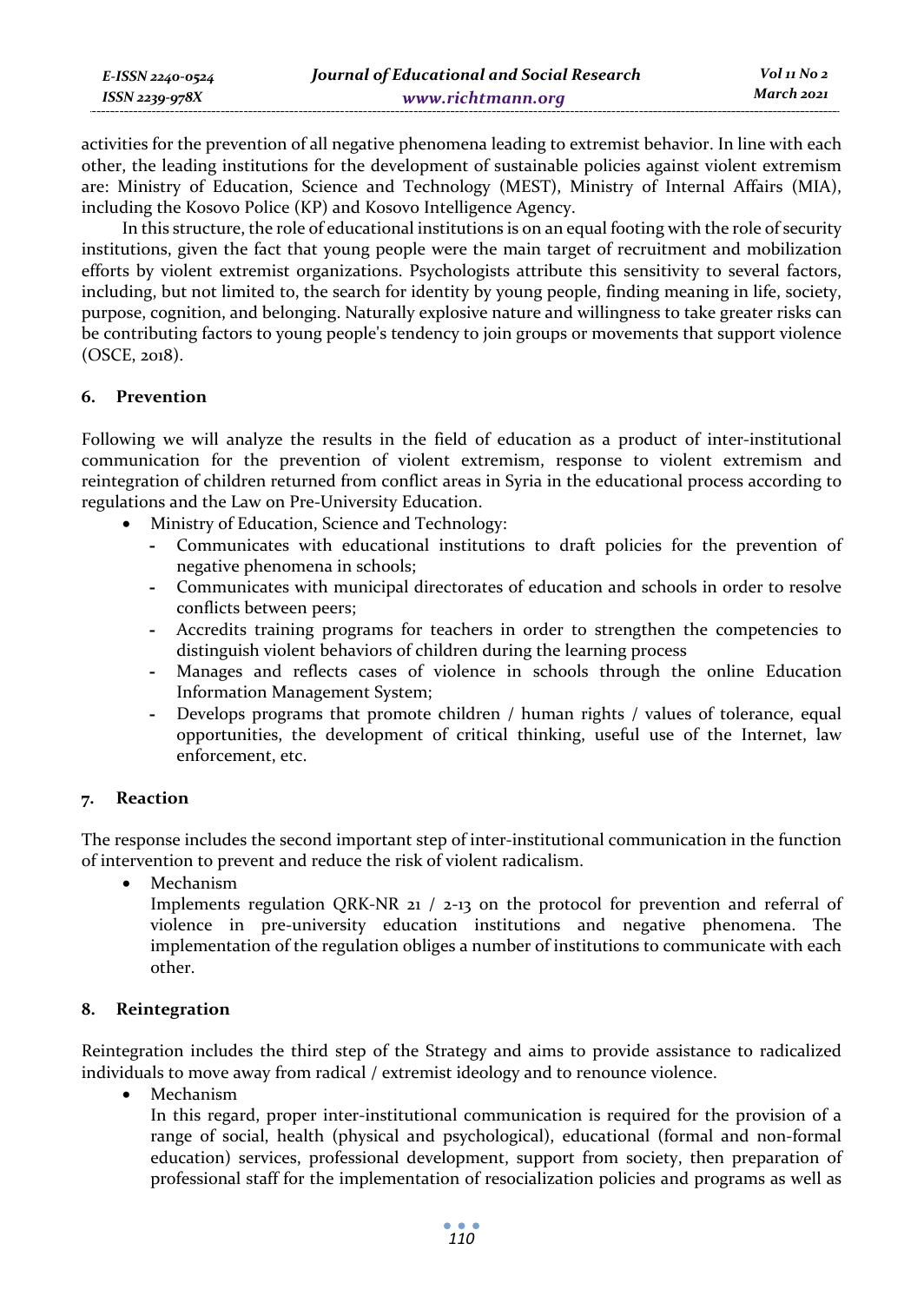identifying the needs for the creation of new programs which result in the full reintegration of returnees in Kosovo society. MEST conducts inter-institutional communication for reintegration in regular education based on the legislation in force.

#### **9. Strategic Communication**

We mentioned that there are ongoing dilemmas about the definition of the concept of strategic communication. Researchers and analysts in the field, consider the dilemmas about the differences between strategic communication and ordinary inter-institutional communication and communication with the public as common when addressed by ministries, public institutions, organizations, etc., which in trying to develop strategic communication, create confusion.

A similar situation has occurred with Kosovo during the years of implementation of the *Strategy Against Violent Extremism and Radicalism Leading to Terrorism (2015-2020).*

The concept of strategic communication is new in the field of communication, so communication researchers provide different explanations. The researcher of social communication and strategic communication, *Cristian E. Guerrero-Castro*, gives some interesting explanations regarding the muchdiscussed concept of strategic communication.

One of Guerrero-Castro's explanations that aligns with the goal of Kosovo institutions on the need to draft a Communication Strategy Against Violent Extremism, refers to the synchronization of words and actions as they are perceived by selected audiences; programs and activities deliberately aimed at communicating and engaging with intended audiences, including those implemented by public affairs, public diplomacy and information operations professionals (Guerrero-Castro, 2013).

Thus, Kosovo institutions in pursuing efforts to implement the *National Strategy and Action Plan Against Violent Extremism* have faced challenges that include internal communication and external communication. Non-synchronization of activities and messages was evident in the three phases of the strategic document prevention, response and reintegration. Following we will present two situations that create confusion as a result of lack of coordination of internal communication and communication with the public:

1. In the framework of the third strategic objective, the intervention, as the first activity is the implementation of the regulation QRK-NR 21 / 2-13 on the protocol for prevention and referral of violence in pre-university education institutions, as a strategic framework in orienting institutional action to address evidence-based violence.

The protocol examines possible types of violence that occur in educational institutions at the preuniversity level, offers practical proposals on what teachers can do to prevent any form of violence, explains ways to identify violence and procedures for inter-institutional communication for intervention and referral. cases of violence in relevant institutions. The key institutions for the implementation of the protocol are educational institutions from the Ministry of Education, Science and Technology up to the school level, then institutions for labor and social welfare from the Ministry of Labor and Social Welfare up to the centers for social work; security institutions headed by Kosovo Police and finally the Ministry of Health up to family medicine centers. Thus, communication and coordination of actions is necessary by all institutions mentioned in order to carry out institutional activities and obligations to identify and respond to all types of violence in pre-university education institutions. As a flaw, the Ministry of Health and other health institutions are not included in the Action Plan against Violent Extremism. In this form, during five years of the existence of the strategy, one of the most important links in the inter-institutional chain has been detached and as a result the protocol has found minimal applicability.

2. The lack of strategic communication and conflicting messages in the public becomes apparent even during the implementation of the activities defined in the strategic objective, *Deradicalization and Reintegration*, specifically during the implementation of the activity for reintegration of children (returned from conflict areas) in regular education according to the legislation in force.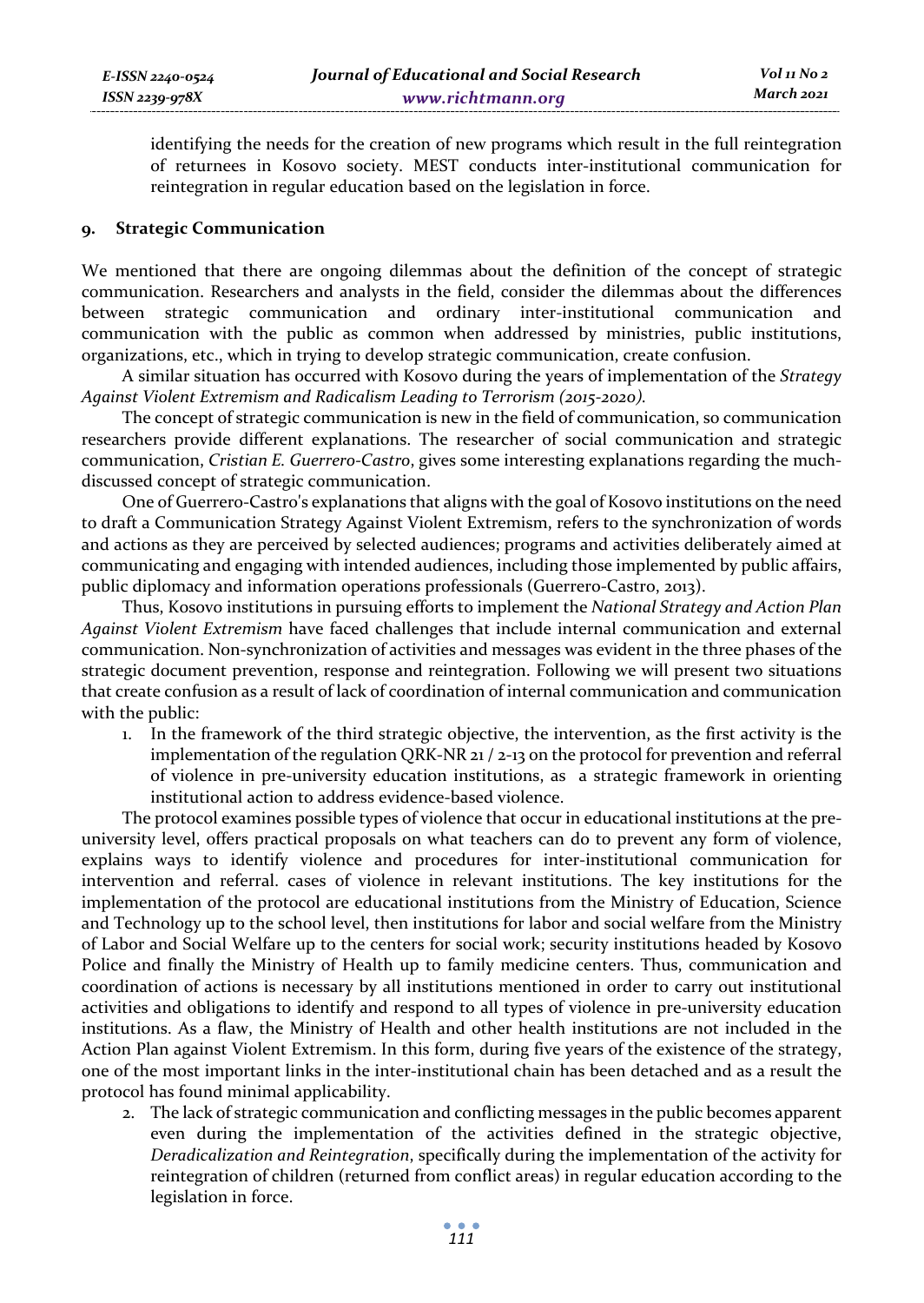*E-ISSN 2240-0524 ISSN 2239-978X*

The following are the contradictory messages that were sent to the public on September 2, 2019, the day when classes were starting for all children living in the Republic of Kosovo and for 29 children returning from Syria (5 in preschool and 24 in pre-university education). On this occasion, the than Minister of Education, Science and Technology, Mr. Shyqiri Bytyqi, informed media that children returned from Syria are not yet ready to start school, emphasizing that MEST is making final preparations and once everything is ready children will be integrated into regular classes. On the very same day, Minister of Justice, Mr. Abelard Tahiri, shared to media and public opinion his great satisfaction that the children returned from Syria to Kosovo, started school at the level of primary and lower secondary education. These two contradictory public statements created confusion among all government institutions, diplomatic missions in Kosovo, development partners, civil society and monitors of the process of reintegration of children returned from Syria into social and educational life. After multiple reactions, hours later MEST explained to the public through its website that on September 2, school-age children returned from the hearths of war have started school and that the education process has also started for students whose age is older than the age provided by the *Law on Pre-University Education* to be regular students. This opportunity for integration in the education process has been provided by MEST in cooperation with the *Municipal Directorates of Education* in all municipalities of the Republic of Kosovo. In this case MEST has not complied with basic principles of a public press statement that must include reliable information modeled and filtered through a complex process before it reaches out to the public (Hasani-Pllana, 2020, p.141).

These and similar situations come as a result of the failure of Kosovo's institutions to use the opportunities available to them for strategic and sustainable communication to address violent extremism.

During the implementation of the first strategic document, despite the great results achieved by the security institutions in the field of intervention, there was a lack of consistency and coordination between institutions in the prevention and reintegration phases. Therefore, with the drafting of the new strategic document, it is deemed necessary to increase inter-institutional coordination, create new opportunities and use the existing classic opportunities for communication with the public.

Following the publication of the evaluation reports, we see that the non-harmonization of internal and external actions and messages has not been researched yet, however, in the general reports it is estimated that strategic communication was one of the challenges that accompanied the implementation of this document. from approval to completion. As a result, the Government of the Republic of Kosovo, from 2018 onwards in cooperation with various development partners is making efforts to draft a *Strategy and Action Plan* that would regulate planning and actions, would unify messages and media relations through a spokesperson in close cooperation with the National Coordinator Against Extremism. The Government of Kosovo aim is to position the *Communications Strategy Against Violent Extremism* at the center of every action.

What to do when writing a scientific discussion

Summarize your results and describe their interpretation in light of the familiar literature. ...

Explain the Importance of Your Results. ...

Acknowledge the shortcomings of the study. ...

Discuss Any Guidance for the Future. ...

Do not repeat your results.

#### **10. Conclusion**

Strategic communication is considered an important action for the state and extremist groups. Strategic communication for prevention the violent extremism through education for the state aimed drafting counter narrative of extremist narratives and aimed to strengthen communication between institutions to raise awareness of people about the dangers that can come from violent extremism. In our case study, communication with young people through education was purposeful and with a special function, preventing the spread of extremist ideology to young age groups, through education. These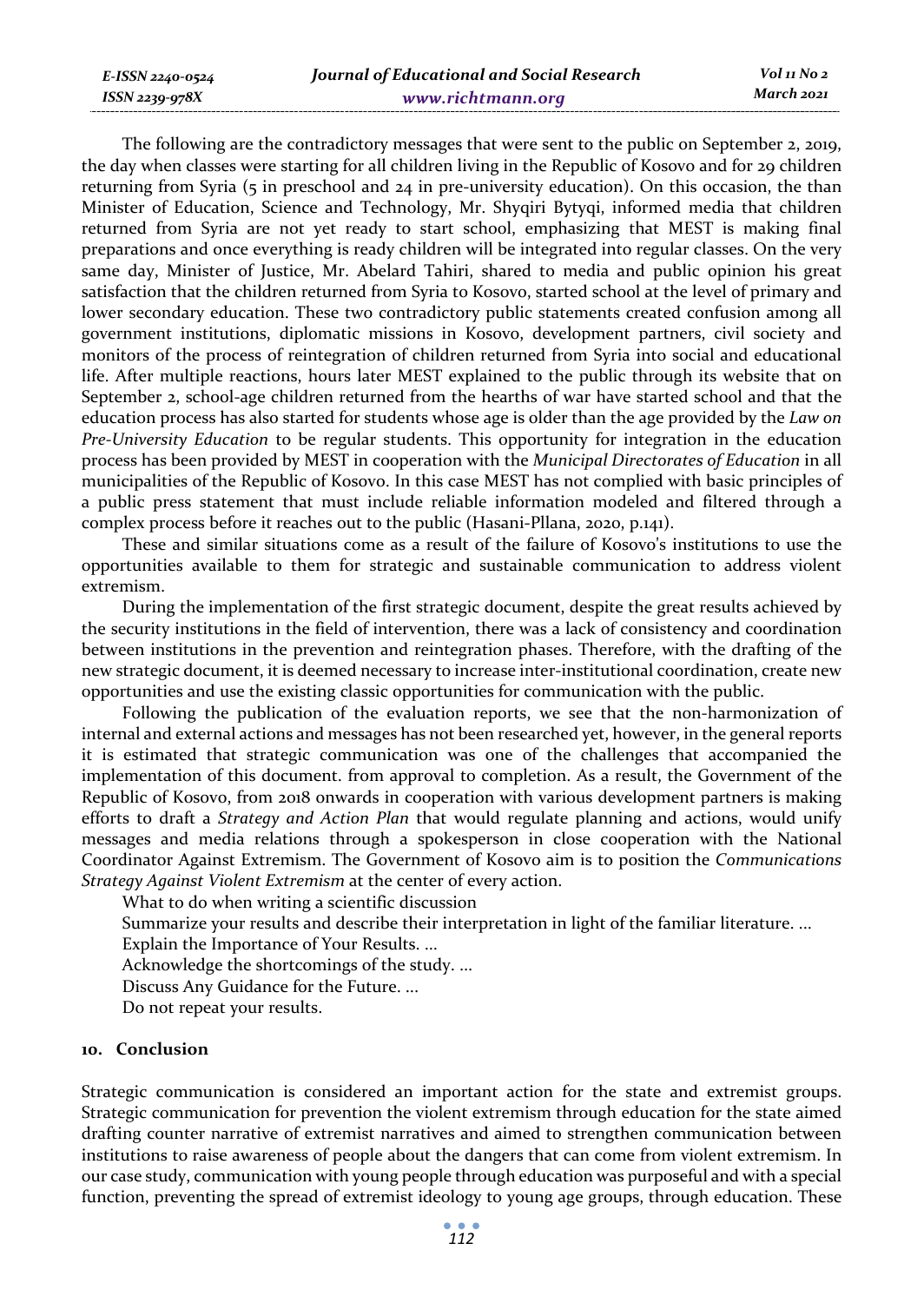*E-ISSN 2240-0524 ISSN 2239-978X*

actions have shown success in early identification of children who have expressed violent and extremist behavior which has prevented the development of their further orientation. Communication between educational institutions has promote the mobilization of school staff, teachers and leaders to exercise their role and within this perspective. Communicating with parent councils within the school has strengthened the role of the family in preventing extremism and referring cases that may be involved in the activity of this field. Strategic communication is also considered an important action for extremist groups, as well. Based on the stories of returnees from the conflict zone in Syria, we understand that communication through social media and YouTube was one of the strategic forms of communication for recruiting young people to become part of the armed conflict in the Middle East. In this case, we estimate that the state, in addition to working in institutions, should see the possibility of fighting extremist narratives also through social networks and you tube.

### **11. Discussion**

In order to achieve a professional and successful communication, from 2015 onwards, working groups at the level of government, administrative levels and development partners, including civil society, have been established in Kosovo, as well as action plans and strategies against extremism have been drafted, making attempts for a genuine communication in the horizontal and vertical line. During this time, results have been achieved in preventing violent extremism, identifying push and pull factors; structuring institutional actions and increasing the capacity of educational staff, social workers, psychologists, psychiatrists and other officials who during their work face this negative phenomenon. Then, further results have been achieved in raising public awareness of the dangers posed by the violent extremism that Kosovo has faced in recent years. However, various reports indicate that in the period 2015-2019, despite the achieved results, there was a lack of proper inter-institutional communication. Therefore, Kosovo has responded to the need by initiating a series of activities to build the capacity of of teachers, psychologists and has taken steps towards drafting a Communication Strategy Against Extremism that helps increase institutional inclusion, civil society, media and development partners in function of preventing violent extremism in the country.

#### **References**

- APNews. (14 Janurary, 2020). Kosovo woman, man repatriated from Syria charged with terror, the link: https://apnews.com/article/e7f7c204b6e71b3530862186cb097495
- Guerrero-Castro, C. E. (2013). Strategic Communication for Security & National Defense: Proposal for an Interdisciplinary Approach. Connections: The Quarterly Journal. 12(2)
- Gashi, A. (2018), Civil Society Preventing and Counterning Violent Extremism in Kosovo, Partners Kosova Center for Conflict Managment, Prishtina
- Hasani Pllana, M. (2020). Linguistic Forms and Text Functions. Academic Journal of Interdisciplinary Studies, 9(3), 141. https://doi.org/10.36941/ajis-2020-0049
- Kursani, Sh. (Aprill 2015), Kosovar Center for Security Studies, Report inquiring into the causes and consequences of Kosovo citizens' involvement as foreign fighters in Syria and Iraq, http://www.qkss.org/en/Occasional-Papers/Report-inquiring-into-the-causes-and-consequences-of-Kosovo-citizens-involvement-as-foreignfighters-in-Syria-and-Iraq-408
- Morina, E., Austin, B., Roetman T.J., & Dudouet, V., (September 2019), Community Perspectives on Violent Extremism Strengthening local factors of social resilience, berghof-foundation, https://www.berghoffoundation.org/fileadmin/redaktion/Publications/Policy\_Briefs/PolicyBrief09\_PVE\_ËesternBalkans.pdf
- Ministry of Education, Science and Technology, Ministry of Education Science and Technology (MEST) Explains that, today, school-age children returned from the hearths of war have also started learning, (02 September), https://masht.rks-gov.net/article/sqarim-13
- Office of the National Coordinator Against Violent Extremism and Terrorism, International Organization for Migration (2020), Evaluation of the strategy for the prevention of violent extremism and radicalism leading to terrorism (2015 - 2020).